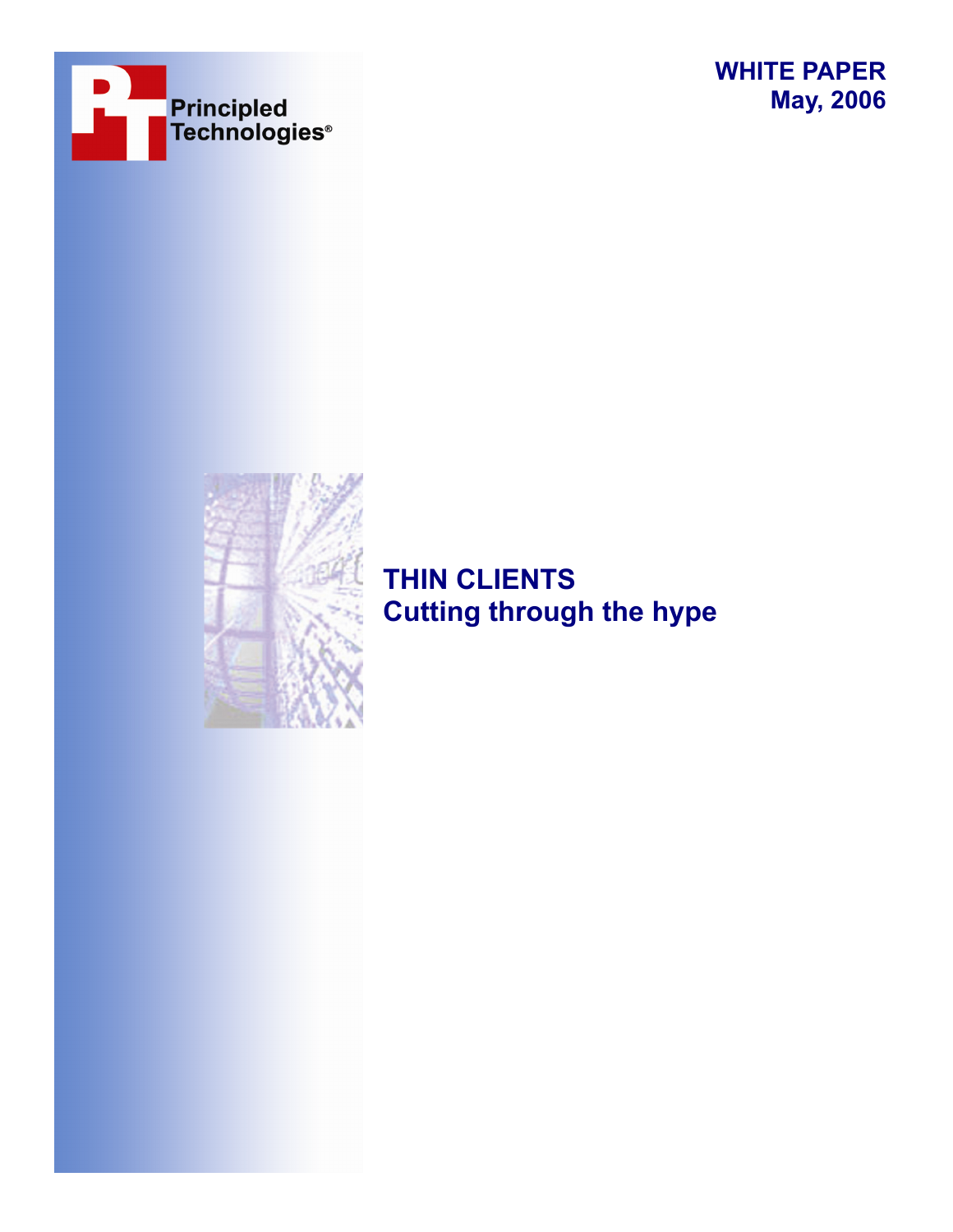## **Contents**

| Thin client terminology<br>$\sim$ 4 |  |
|-------------------------------------|--|
|                                     |  |
|                                     |  |
|                                     |  |

## **Executive summary**

Intel Corporation commissioned Principled Technologies, Inc. (PT) to analyze and discuss when the competing thin-client and PC platforms are appropriate.

Despite periodic articles and whitepapers claiming that thin clients are the wave of the future, the market share of thin clients remains modest. For reasons intrinsic to the differing natures of PCs and thin clients, thin clients will continue to sell primarily to a few niche markets, while PCs will continue to be appropriate to a far broader range of users.

To understand which niches are appropriate for thin clients and which markets are not, consider three perspectives on thin clients and PCs.

### **Key areas in which PCs possess advantages over thin clients**

PCs have several key inherent advantages over current and proposed thin clients.

### **Flexibility**

The business desktop PC is constantly evolving to include new capabilities. Recent and current examples of such capabilities include:

- $\bullet$  Better audio support
- Increasingly better video support
- Support for USB devices (PDAs, cell phones, memory sticks, headphones, etc.)
- $\bullet$  The ability to make Internet telephone calls via Voice over Internet Protocol (VoIP)
- Dual monitor support

These capabilities often require not only new software but also new hardware. Though new generations of thin clients can add hardware support for such capabilities, there is typically no way for buyers to add those capabilities to their current thin clients. Instead, they must buy entirely new systems. PCs, by contrast, almost always provide expansion capabilities.

Similarly, just as hardware needs change over time, so, too, do software requirements. These changes can lead to problems for thin clients, both because many of the latest application developments assume a PC client and because the performance requirements of newer applications can be considerable. Examples of upcoming applications that thin clients may have difficulty supporting include the following:

- $\bullet$  VoIP calls (which involve software as well as hardware)
- Microsoft Smart Client support
- Cached Microsoft Exchange support
- $\bullet$  Instant messaging

### **Performance**

New business applications bring new and important functions to desktops, but these same applications are often quite demanding. Similarly, new application usage patterns often bring increased performance demands. Both of these types of changes can strain the server processors that thin clients share. Examples include:

- $\bullet$  Greatly increased reliance on multitasking applications, as users keep more and more applications active at the same time
- $\bullet$  Emerging standards, such as XML, that can consume significant processor resources when you use them for large or complex business documents
- Increased processor demands from applications that involve various types of media, such as graphics, audio encoding, and VoIP

### **Mobility**

More and more business PCs are laptops, untethered mobile devices that let workers function even without a network or when their networks are currently unavailable.

Thin clients, by contrast, are not generally mobile and so do not work well in places, such as airplanes or client offices, that do not have networks or do not open their networks. Those thin clients that are mobile often require significant bandwidth to function well.

### **Open architecture**

One of the biggest attractions of PCs over the years has been the breadth of hardware vendors and choices available to buyers because of the consistently open nature of the PC platform.

The thin client market, on the other hand, is marked by proprietary solutions. The number of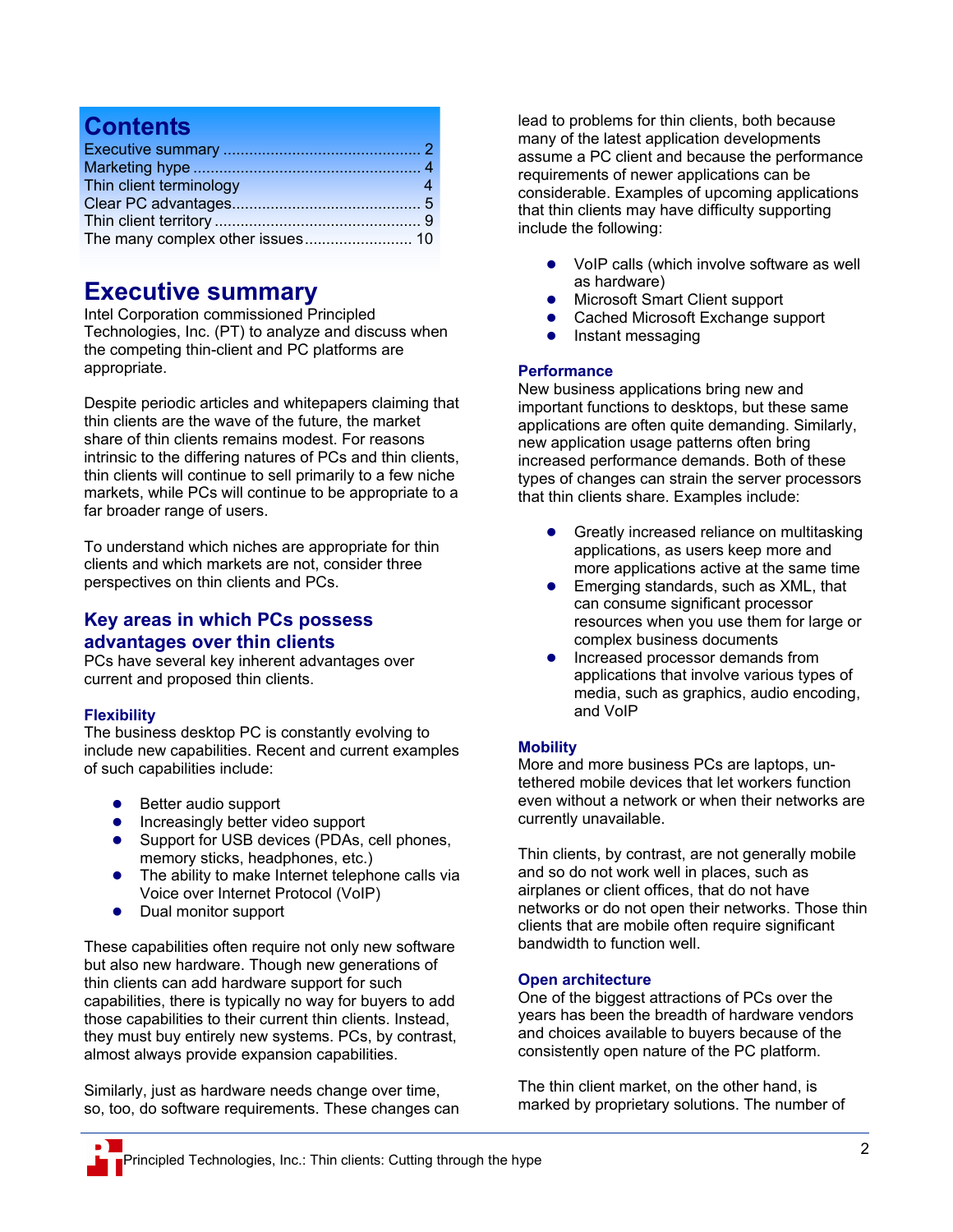vendors selling substantial quantities of thin clients is fairly small. Having fewer options frequently translates into limited buying and negotiating leverage for customers. Worse, because the different vendors' offerings also come with differing proprietary hardware and software management offerings, buying one vendor's products often amounts to locking into a specific platform. Each such platform typically involves specialized training, consulting, and support costs for IT departments.

### **Key areas in which thin clients possess advantages over PCs**

Thin clients possess some inherent advantages over PCs in a few areas.

#### **Static and undemanding applications**

When a desktop user will run only a limited set of wellknown programs, and when those programs do not place serious performance demands on the servers supporting the thin clients, thin clients may have enough power to do the job. Users then do not require the added performance or hardware necessary for a more generalized operating environment.

Simple data entry and look-up applications that rely on server databases may be an example of this situation.

### **Ultra-high-security**

Many thin clients offer no way for users to remove data, a limitation that can be an advantage in ultrahigh-security workplaces. While PCs can also be configured in this manner, doing so may cost them some of their inherent flexibility advantages.

### **The many complex other issues**

Hype is an apparently unavoidable side-effect of much modern marketing, but in the discussions of thin vs. rich clients it often serves to mask a large array of complex issues that buyers need to consider carefully. In many such areas, one side or the other of this debate may claim clear and inherent superiority, but the reality is unavoidably more complex. Key examples include the following:

### **Total Cost of Ownership (TCO)**

Thin client advocates frequently tout lower TCO as a major inherent advantage of thin clients, but the reality is actually much more complicated.

On the surface, thin clients appear to have the edge over PCs by virtue of being simpler devices that contain fewer and less complicated parts. A common perception is that when a thin client breaks or has problems, you don't need to worry about anything; just replace it. It's also easy to interpret some marketing

hype as meaning thin clients are cheaper initial purchases than PCs.

If you delve deeper, however, you find the truth is nowhere near that simple. To evaluate TCO accurately, you have to consider both the lifetime cost of the thin clients themselves and the cost of the necessary supporting server and network infrastructure. When you include all these costs, thin clients may actually cost more than PCs, especially the new low-priced PCs.

Improvements (both past and future) to PC security and manageability further reduce the support cost advantages of thin clients. Good procedures also affect these costs. For example, by using techniques such as disk imaging you can minimize the repair and user downtime costs of PCs and bring them much more in line with thin clients in these areas.

Initial purchase costs for PCs are also often the lower than those of thin clients.

### **Manageability**

PCs (and PC operating systems) from five or ten years ago were much more difficult to manage than thin clients. Hardware and software improvements, especially those in current and soon-to-be-released PCs, are changing the picture dramatically. Manageability initiatives from companies such as Intel and Microsoft have put PCs and thin clients on much more of an equal footing in this area.

#### **Security**

Most security problems are ones where thin clients either have little or no advantage. Even in those areas where thin clients do have an advantage, improvements in the PC platform have made client security almost as strong as that of servers. Both platforms, for example, must deal with the issues of data migration via USB drives and removable media or not offer those capabilities.

### **Complexity**

Managing PCs certainly involves complexity, but thin clients open their own complex issues. Any thin client buyer, for example, will face issues, such as dealing with back-end server processing requirements and providing sufficient bandwidth, that will require significant IT resources and specialized expertise. These resources and expertise will represent significant costs in large organizations and may well be limited or nonexistent in smaller ones.

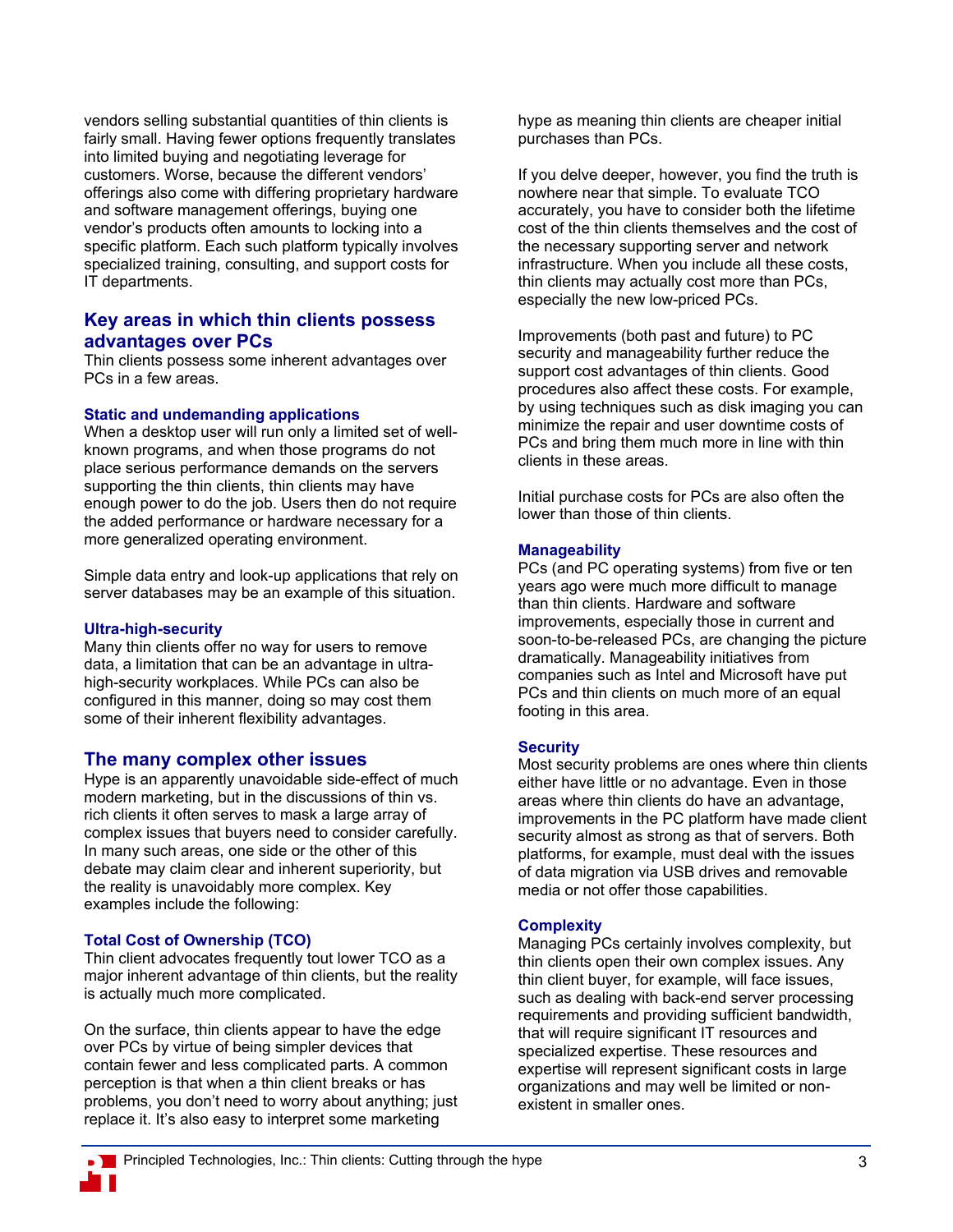### **User perception**

IT organizations understandably want to minimize their costs and in some cases view maximizing their control of desktop computing as a way of doing so. Users equally understandably want to maximize their productivity. These desires can come into conflict and leave different groups with very different perceptions of thin clients. Thin clients are frequently more attractive to IT organizations than to the users on whose desks they will end up.

## **Hybrid solutions**

In some situations, users are turning to a hybrid answer that uses thin-client support software on PC hardware. By doing this, users get PCs on which they can perform typical current (and future) office functions with good performance. In addition, when users need to run those few applications with either high server processing or high security demands, they do so via thin-client software, typically from Citrix, on their PCs. This approach can provide a winning combination in cases, such as medical settings, in which users need both general-purpose applications and a few tightly controlled, server-based programs.

In the remainder of this white paper, we discuss each of these perspectives in greater detail.

## **Marketing hype**

One of the biggest challenges in comparing PCs and thin clients is pushing aside the marketing hype to get to the truth. Coverage of thin clients by analysts and the press tends to be sporadic and generally uneven. Most research is either vendor-driven (e.g., news about Sun acquiring Tarentella) or on the sensational side (e.g., "Think Thin"). Multiple outlets also seem to cover the topic at about the same time, as if they were working from similar topic calendars. In particular, we found multiple white papers in summer 2004 and multiple stories in summer 2005, most of which portrayed thin clients as The Next Big Thing.

Worse, much of the data seems to echo in the trade press and in vendor claims long after the data has stopped being current. For example, consider a TCO study by Zona Research, Intelliquest, and META Group Study that claimed the following advantages for thin clients:

- 80 percent less maintenance per year
- $\bullet$  25 percent capital cost savings
- 34 percent lower maintenance costs<br>• 23 percent lower operating costs
- 23 percent lower operating costs
- $\bullet$  25 percent increase in user productivity

In online research we found citations of this study in many places, including HP's thin-client pitch. None of the citations we found, however, noted that this study appeared on April 27, 1999 and is currently extremely difficult to locate. Even the research groups that did the study are in various stages of disappearance or acquisition. Those factors do not prove that the conclusions are wrong, but the study is certainly old. By contrast, up-to-date, unbiased analyses are fairly rare.

Even the claims about the increasing effects of thin clients could benefit greatly from objective analysis and appropriate context. For example, the IDC market analysis report, *Gathering Steam: IDC Enterprise Thin Client Forecast and Analysis, 2004-2009* (by Bob O'Donnell in October 2005) projects 46 percent growth in thin-client sales in 2005 to nearly 2.4 million thin clients, with 1 million of those in the U.S. and Western Europe. The report forecasts that vendors will sell 5.3 million thin clients 2009. Those numbers appear quite large and compelling—until you place them in context. Another IDC study, which *eWEEK* quoted in its December 20, 2005 story, *PC Shipment Growth to Slow in '06, Report Shows*  (http://www.eweek.com/article2/0,1895,1904019,0 0.asp), projects vendors will end up having sold 200 million PCs (desktops and notebooks combined) in 2005.

Finally, in comparing thin clients and PCs it's vital that buyers compare apples to apples. Both PCs and thin clients are evolving. PC initiatives from Intel, Microsoft, and others are profoundly improving that platform. Newer thin clients offer newer hardware and features aimed at addressing many of their previous weaknesses.

## **Thin-client terminology**

Thin clients come in several different styles, each of which uses a somewhat different architecture to delivering computing power to users. We will use a consistent set of terms to help make clear which thin-client approaches and technologies we're discussing.

• *Server-side computing* – A form of computing in which almost all of the processing (with the usual exception of the display of information) happens on a central server rather than on the client system. A single server almost always serves the computational needs of multiple clients. (If each server supported only one client, the servers would

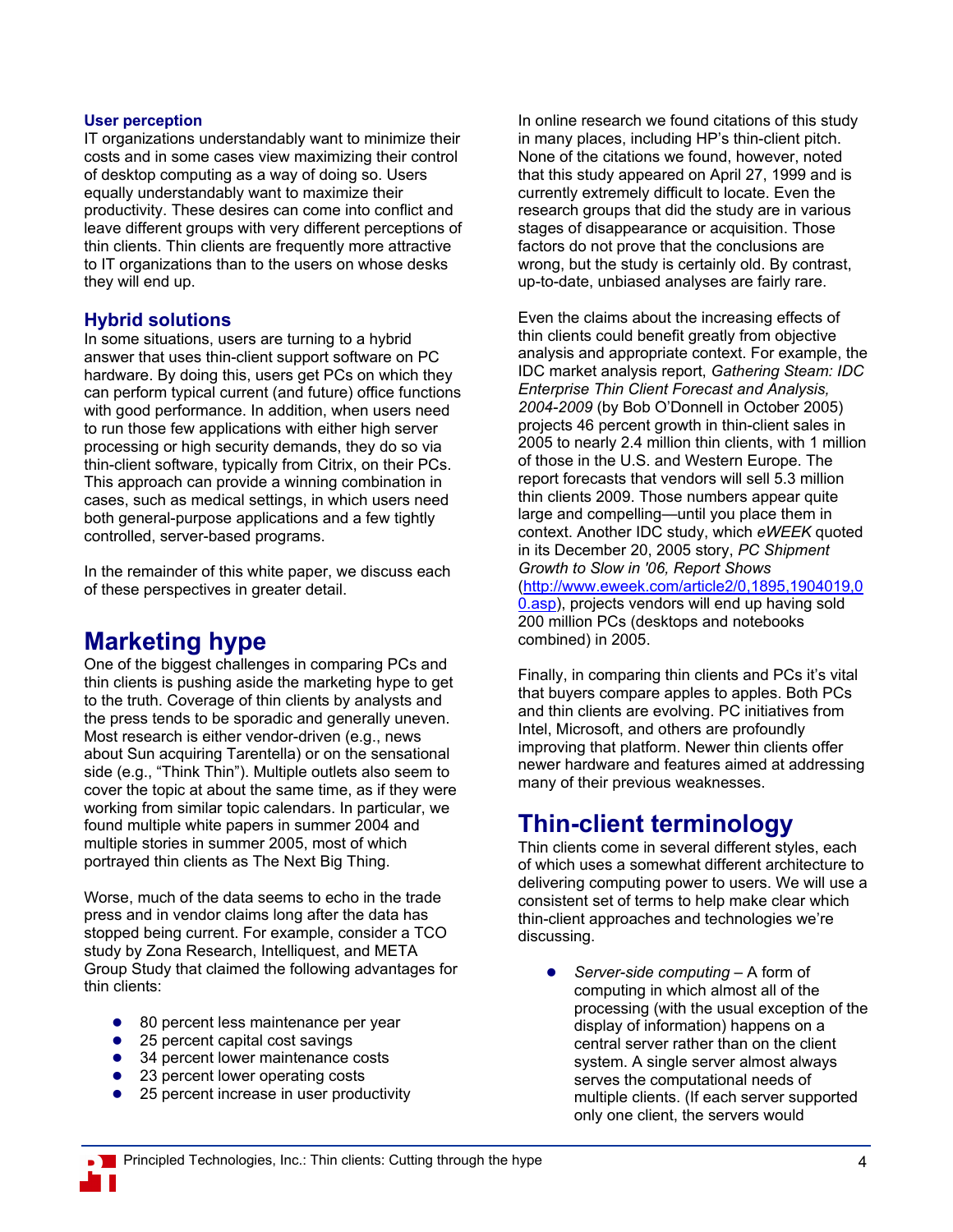effectively be acting as PCs that happened to sit far away from the users.) The server may in turn use other devices, such as file servers, to meet some of its requirements, such as disk storage. Server-side computing is basically what mainframes and minicomputers provided to all users before the era of the PC.

- Shared server A server that allows multiple thin clients to run applications on it simultaneously. A shared server is typically providing server-side computing to the thin clients.
- *Blade PC A PC on a card that operates in a* chassis in a rack-mounted configuration. A user typically runs a thin client device on his or her desktop, and that device in turn uses the blade PC for its computing. Most blade PCs are *dedicated*, meaning one blade PC per user.
- Thin client A thin client is a computer that relies on a server or other back-end system to supply most or all of its computation needs. While these devices often possess a lot more intelligence than most terminals did in years past, their main task is displaying information. Newer thin clients have begun to include the ability to run browsers and some other applications locally. The more they provide such abilities, however, the closer they come to being PC-like rich clients.
- z *Microsoft Remote Desktop Protocol (RDP)* RDP is a protocol that allows a user to connect to a computer running Microsoft Terminal Services. Typically, a thin client frontend device will use RDP to connect to a server. The front-end device, however, could also be a PC running the necessary software.
- z *Citrix Independent Computing Architecture (ICA)* – ICA is a protocol that is closely related to RDP and that also allows a user to connect to a computer running the underlying software. In this case, that software is the Citrix Presentation Server. As with RDP, the frontend device is typically a thin client and the other system is a server. The front-device, however, could also be a PC running the necessary software. .
- *Terminal Services Terminal Services is a set* of software capabilities that is part of newer versions of Microsoft Windows. It lets a user access applications on a server over a network connection using RDP.

## **Clear PC advantages**

PCs have been the mainstay of corporate computers users for quite some time now. As we noted in the

Executive summary, PCs offer key characteristics—flexibility, performance, mobility, and open architecture—that have made them great for corporate users. In the next few subsections, we look in more depth at each of these four characteristics and how requirements for them strongly favor PCs over thin clients.

## **Flexibility**

Business requirements are constantly evolving, and the technology tools supporting those requirements have to change to keep up with them. The business desktop PC is constantly evolving to provide new capabilities that businesses need. Whether these changes necessitate new hardware, new software, or both, the PC's flexibility usually makes it able to handle them.

### **Hardware flexibility**

Most business PCs have room for new hardware that can provide new capabilities. Though new generations of thin clients can add support for those capabilities, existing thin clients typically are not expandable. Adding expansion capabilities is a step toward making thin clients more PC-like; some of the current generation of thin clients have enough bells and whistles to be PCs in everything but name.

Audio capabilities are often useful, and most PCs provide them. Some thin-client users have encountered problems with the lack of audio support of many thin clients and their underlying server-side computing. A slightly humorous example appeared in the Shark Tank column of ComputerWorld on May 17, 2005 (www.computerworld.com/departments/opinions/s harktank/0,4885,101779,00.html). The writer recounted a story of a user whose company had its voice mail system integrated into its e-mail system—an integration with potentially large business benefits. When users received voice-mail messages, they would also receive email notifications with the voice-mail messages attached. This user regularly had other employees call him back but have no idea what was in the voice-mail messages he had left them.

The problem turned out to be that those users were working on thin-client systems. They could see the email notifications about his voice-mail messages, but they could not play those messages. The article quoted the user as saying, "They don't have sound capabilities on their machines, so they can't play their voice messages that way. This has been going on for two years

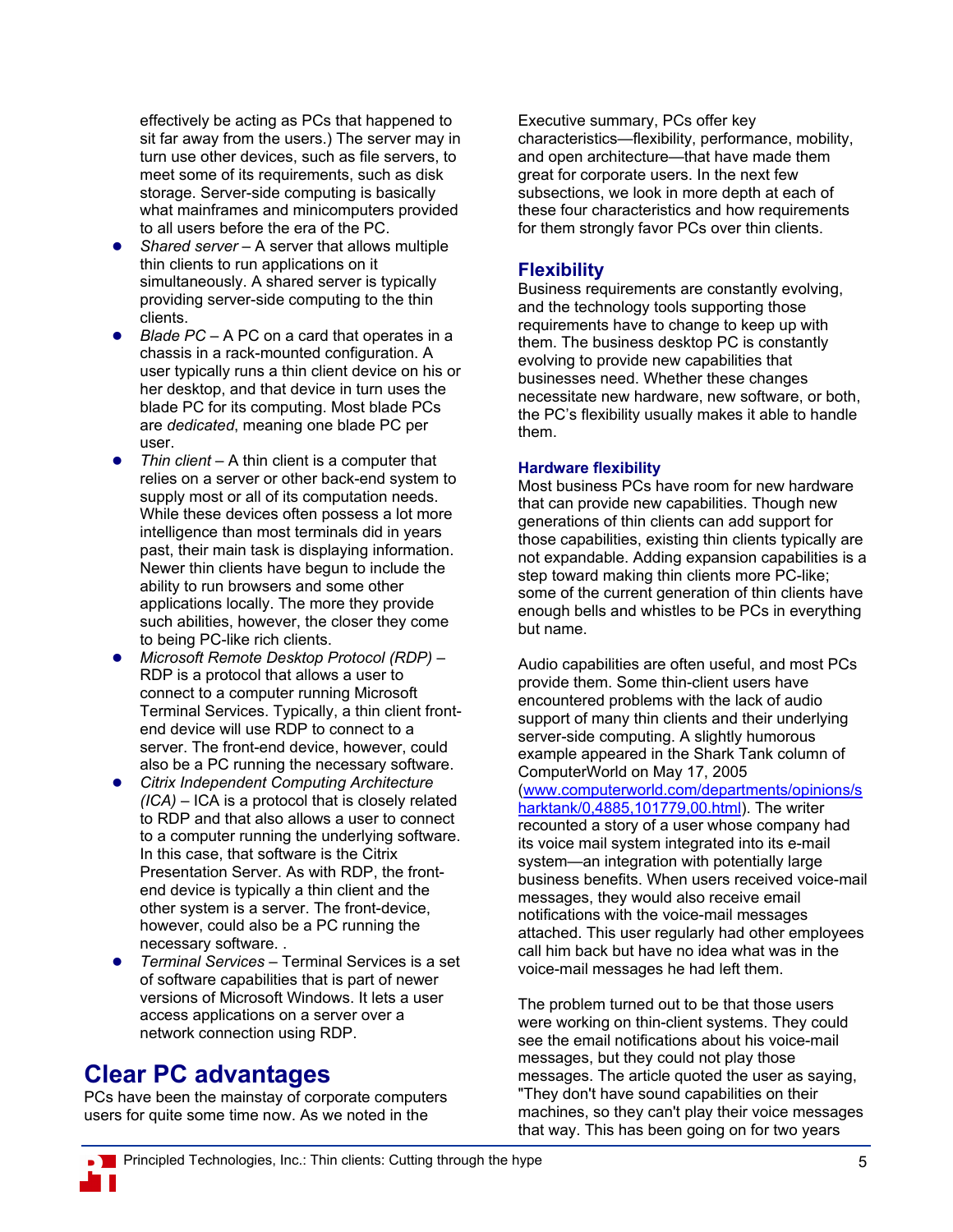and no one ever complained. They would read in their e-mail that they had a message from someone and then just call that person." The advantages of the integrated voice-mail and email system were obviously lost on these thin-client users.

Current-generation thin clients often support audio. The models in the Wyse thin-client product line, for example, all include audio support. Unfortunately, not all of the server-side software does a good job of supporting audio. User complaints on newsgroups indicate that Microsoft RDP does not support audio very well. Citrix's ICA protocol, by contrast, does seem to do a good job.

The closed nature of most thin clients means that to give audio support to users who lack it would involve buying new thin clients, not simply adding sound cards and/or speakers to the existing systems.

Audio is a small and rapidly fading issue compared to many of the other hardware developments of the past decade or so.

For example, more and more users employ a range of portable electronics, such as PDAs, USB drives, digital cameras, cell phones, iPods, and so on. Until recently, thin clients not include USB ports, so their users would have no way to connect portable devices to them. Even when the physical USB hardware was present, users often encountered frustrating problems getting the necessary software to work—even when that "fix" was as simple as enabling USB support on the server.

Many current-generation thin clients do include USB ports and have the server support software necessary to allow USB devices to function. Allowing such devices, of course, can undermine the security argument vendors often use to help promote thin clients, so in this case flexibility in thin clients can come into conflict with security.

Video has emerged as an important new application in many companies. Organizations are using video for everything from training to presentations to conferencing. PCs either support video or are flexible enough to make it fairly easy to add such support. The hardware and software limitations of many thin clients, by contrast, combine to make video playback somewhere between difficult and impossible. The basic problem is that to keep bandwidth usage down, support servers send screen updates to thin clients as infrequently as possible. This approach works fine for typical Windows applications, but it does not work as well for images, such as video or Flash animations, that change rapidly. The options are to live with jumpy

images or, when possible, to greatly boost the bandwidth consumption.

The thin-client solution is the usual one vendors propose when new hardware capabilities are necessary: buy a new thin client. Some newer thin clients (such as the Wyse thin clients running with Windows XP embedded or, optionally, with Windows CE) address this problem by supporting Windows Media Player directly on the client.

For many companies, the next big extension of the desktop platform may well be the addition of support for telephone calls via Voice over Internet Protocol (VoIP). The potential savings of VoIP, as well as the potential for better audio quality and the additional functionality possible once calls are all digital, are becoming increasingly difficult for many companies to ignore. PCs may need to add a microphone to make such calls, and newer processor generations are certainly much better at those calls than older ones, but the PC platform can handle them. Thin clients, by contrast, are often out of luck for VoIP. The ability to accept audio input, which is obviously vital if you want to make a call, is one that many thin clients do not have. (Microsoft RDP also does not currently support it.) Thin client vendors certainly can and probably will address these limitations, but the lack of flexibility of the underlying systems means the vendors will probably do so by introducing new models.

Future hardware innovations, such as support for multiple monitors and new types of input devices, will almost certainly continue to arrive first and work best on the hardware of the flexible PC platform. Thin client support will have to wait for new models.

### **Software flexibility**

Just as hardware needs change over time, so, too, do software requirements. While PCs routinely work with newer versions of existing applications and entirely new programs, these changes can lead to problems for thin clients. Crucially, many of the latest application developments assume a PC client. Consider these current and upcoming applications that expect PCs and may pose problems for thin clients:

- VoIP (software as well as hardware needs)
- Microsoft Smart Client
- Cached Microsoft Exchange
- **•** Instant Messaging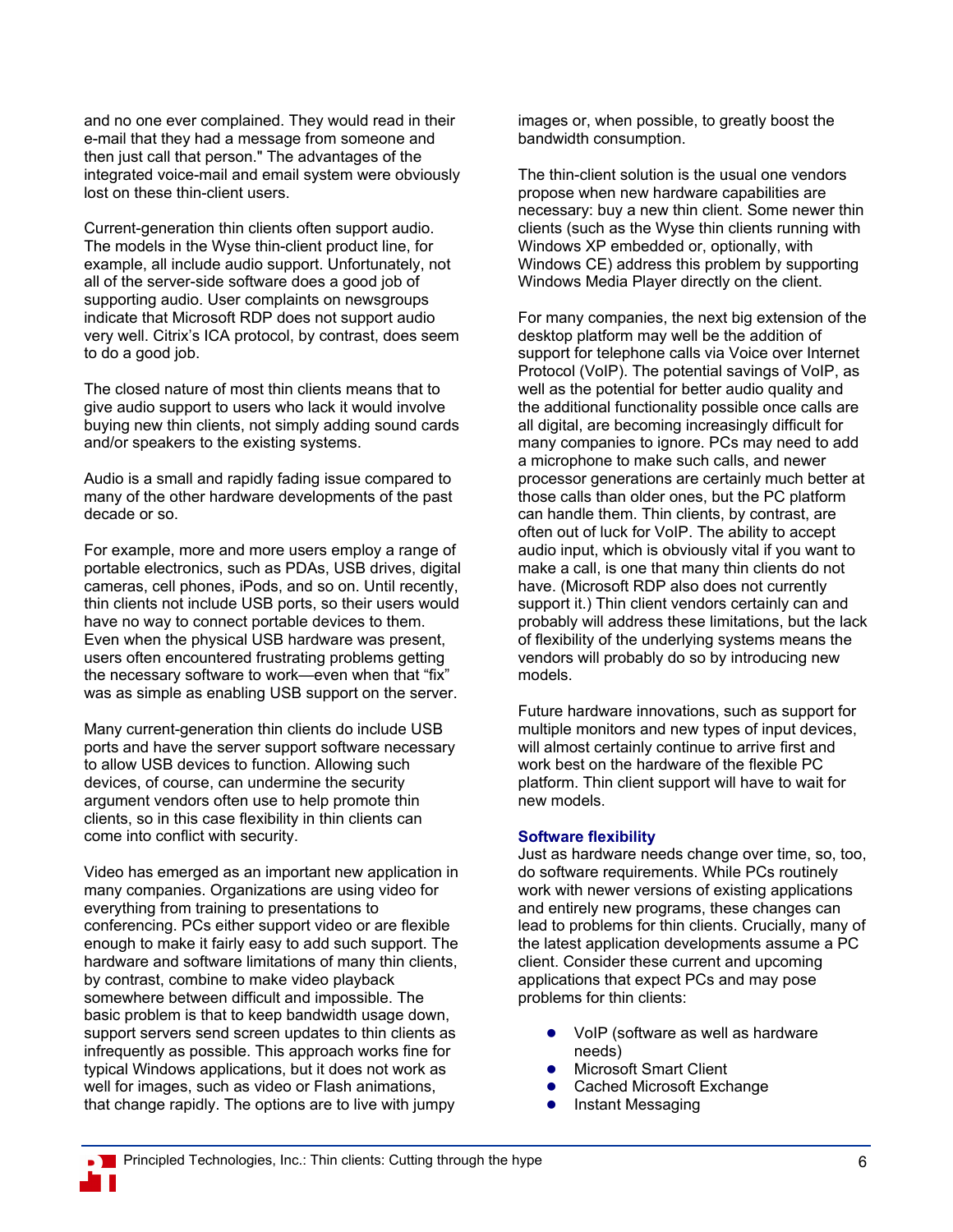We have already discussed VoIP, so we will concentrate here on the others.

Microsoft Smart Client uses XML Web services to take advantage of local processing power on the client PC. By doing so, it can deliver improved performance and functionality over browser-based applications. The reason is that Smart Client applications are not as subject to bottlenecks on the network or Internet servers as browser-based software. Smart Client applications can run application logic on the client so they can provide significant functionality even when they are offline. Microsoft's .NET helps ease the development of such applications. They are likely to become increasingly common.

Microsoft Outlook 2003 clients using Cached Exchange Mode can perform most email-related tasks from the local client. This operating mode improves email performance for items in the local copy of the mailbox by reducing the number of requests to the server for data. This reduction allows the Exchange server to support more users and can significantly reduce the network bandwidth consumption of email flowing between clients and servers. It also lets users keep working when network interruptions occur. These differences can be particularly important for the Outlook experience of two very important groups of users: those working remotely and those located in branch offices.

Instant Messaging (IM) software has changed from something kids run to keep in touch with their friends to an important business communication tool for many organizations of all sizes. IM supplements traditional communications avenues, such as email and telephone calls. IM is a real-time tool with minimal cost and management requirements. The problem thin clients face when trying to support IM is how to run multiple different user IM sessions on the same server; most IM software expects a local PC. As with many of the software issues we discuss, vendors will find workarounds for this one or create new versions to address it. With thin clients, however, these versions will turn IM from a virtually no-management-cost option that users handle on their own into another IT responsibility.

## **Performance**

The software demands of new applications, such as VoIP, lead to the next major advantage for PCs. Applications such as VoIP can require substantial system resources. Though those requirements can pose a problem for older desktop PCs, they can easily become severe issues when a single server must support the computing performance needs of multiple thin clients simultaneously. More generally, new

business applications can bring new and important functions to desktops at the cost of significant processing requirements. Similarly, new application usage patterns, such as the increasingly common work habit of running many applications at the same time, can increase the computing power that users require. These increases will often greatly strain, if not exceed, the computing capabilities of the shared server processors on which thin clients rely.

Few people would argue against the observation that over time applications have tended to require more performance. That trend is only continuing as more applications move to support data formats, such as XML, that can place significant performance demands on the underlying processor.

These trends only accelerate when you consider new applications and application features that involve media content, such as pictures, sound, and video. Though decoding media files places a moderate demand on systems, the processing requirements of encoding—necessary for recording audio or transmitting video, for example—can be quite substantial.

All of these changes are occurring in the context of a greater change in work habits: users are more commonly performing multiple computation tasks simultaneous. These tasks may involve combinations of such things as security-related functions (e.g., virus scanning), communications applications (e.g., email), and general productivity application tasks (e.g., document preparation and formatting). Regardless of the types of tasks involved, business users increasingly have come to expect that they can perform more than one of these tasks at a time and still experience reasonable performance.

In a recent Principled Technologies' white paper (http://www.principledtechnologies.com/clients/rep orts/Intel/SkDCWP.pdf), we examined the effect of VoIP combined with multitasking applications and found that the processor demands were high indeed. Only the latest generation Dual-core processors were able to keep up with that demand. Similar demands from multiple thin-client users would quickly swamp the capabilities of most of the servers currently providing processing power to those clients.

## **Mobility**

More and more business PCs are laptops, untethered mobile devices that let workers

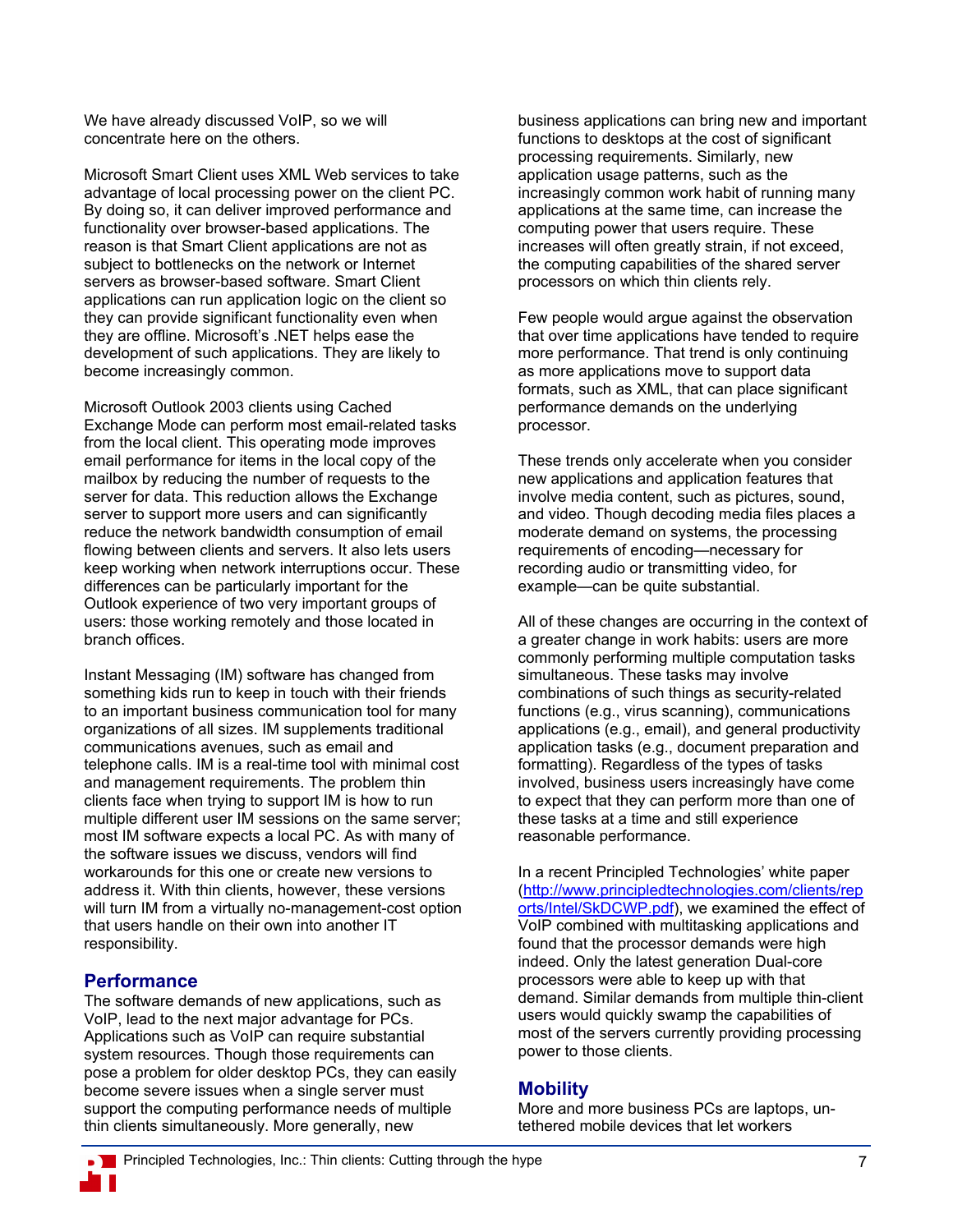accomplish significant computing tasks even when they are not attached to a network. Notebooks now often outsell desktop PCs. IDC predicts (ref. *eWEEK*, December 20, 2005 *PC Shipment Growth to Slow in '06, Report Shows*,

http://www.eweek.com/article2/0,1895,1904019,00.asp

*)* that will be the norm in the U.S. by 2008 or 2009. Mobile systems are also getting increasingly more powerful, with capabilities that rival those of their desktop counterparts.

Thin clients, by contrast, are not generally mobile and so do not work well in places, such as airplanes or client offices, that do not have networks or do not open their networks. Those thin clients that are mobile often require significant bandwidth to function well.

This area is one that many note as one of the biggest problems for thin clients. Consider the following examples.

David Berlind in his ZDNet Between the Lines blog dated June 13, 2005 used the title *Notebook - the thorn in the thin client's side*

(http://blogs.zdnet.com/BTL/?p=1495)*.* In that entry he wrote, "But one cat that the thin client approach has never quite skinned is the mobility cat." Dan Tynan wrote a generally pro-thin-client set of

stories in the July 14, 2005 issue of InfoWorld under the general title of *Think thin* 

(http://www.infoworld.com/infoworld/article/05/07/14/29 FEthin 3.html). In one of those pieces, he said, "The Gartner Group's Martin Reynolds sees thin clients as a natural choice for niche markets and companies moving operations offshore, where data security can be an especially thorny issue, but he doesn't see them replacing mainstream business desktop computers. In part because they're less powerful and flexible than PCs, and partly because many businesses are moving away from desktops and toward notebooks, which can pose problems for traveling execs who need to log in to the corporate LAN to access their apps."

One of Tynan's side stories in the *Think thin* collection was *The skinny on thin client mobility* 

(http://www.infoworld.com/article/05/07/14/29FEthinmo

bile 1.html?s=feature). In this piece, he went into more depth about the issues thin clients face with mobility. He noted, "True thin clients, by definition, require a constant network connection. To untether a thin client and use it for anything more than an expensive fashion accessory, it must travel within a pervasive wireless cloud." He added, "For traveling executives, mobility and thin client computing make for an uneasy compromise between the power of working offline and the insecurities it brings. The result is frequently a hybrid solution using conventional

hardware." By "conventional hardware" he means, of course, a PC.

Tynan does quote a Wyse executive, who currently carries a notebook PC, as saying that in two years connectivity will be universal and thin clients will be able to function anywhere. We are nearly halfway into that two-year period, and network access, though improving, is certainly far from universal even in the U.S.

One Gartner study even has the rather direct title, *Use Citrix Now for Remote Access, but Not Yet for Mobility*, which pretty much sums up the state of mobility for thin clients.

It is certainly reasonable for thin-client advocates to note that eventually more comprehensive highspeed Internet access, whether from pervasive Wi-Fi or Wi-Max networks or other technologies, will make mobile thin-client devices practical. Business purchasers trying to address the immediate and near-term computing needs of their staff, however, must deal with the world as it is today. Any business notebook user who has tried and failed to get wireless and VPN access to work from an unfamiliar location will attest that being able to work offline is often an essential capability.

### **Proprietary**

One of the biggest attractions of the PC platform over the years has been the breadth of hardware choices and vendors available for it. The open architecture of the PC platform makes it possible for many different vendors to offer a broad variety of products to run on and enrich the platform.

The thin-client market, by contrast, consists of a set of proprietary hardware architectures. Add-on options are thus scarce. Perhaps more importantly, each different vendor's offerings typically come with differing proprietary hardware and software management tools. To deal with these different products, IT departments frequently must incur significant costs for special training and vendor consulting and support.

In addition, because the number of vendors selling substantial numbers of thin clients is fairly small, buyers often have limited negotiating options.

IDC's 2005 thin-client market analysis shows three vendors with over 80 percent of the market:

- Wyse: 43.1 percent
- Neoware: 29.8 percent
- $\bullet$  HP: 10.0 percent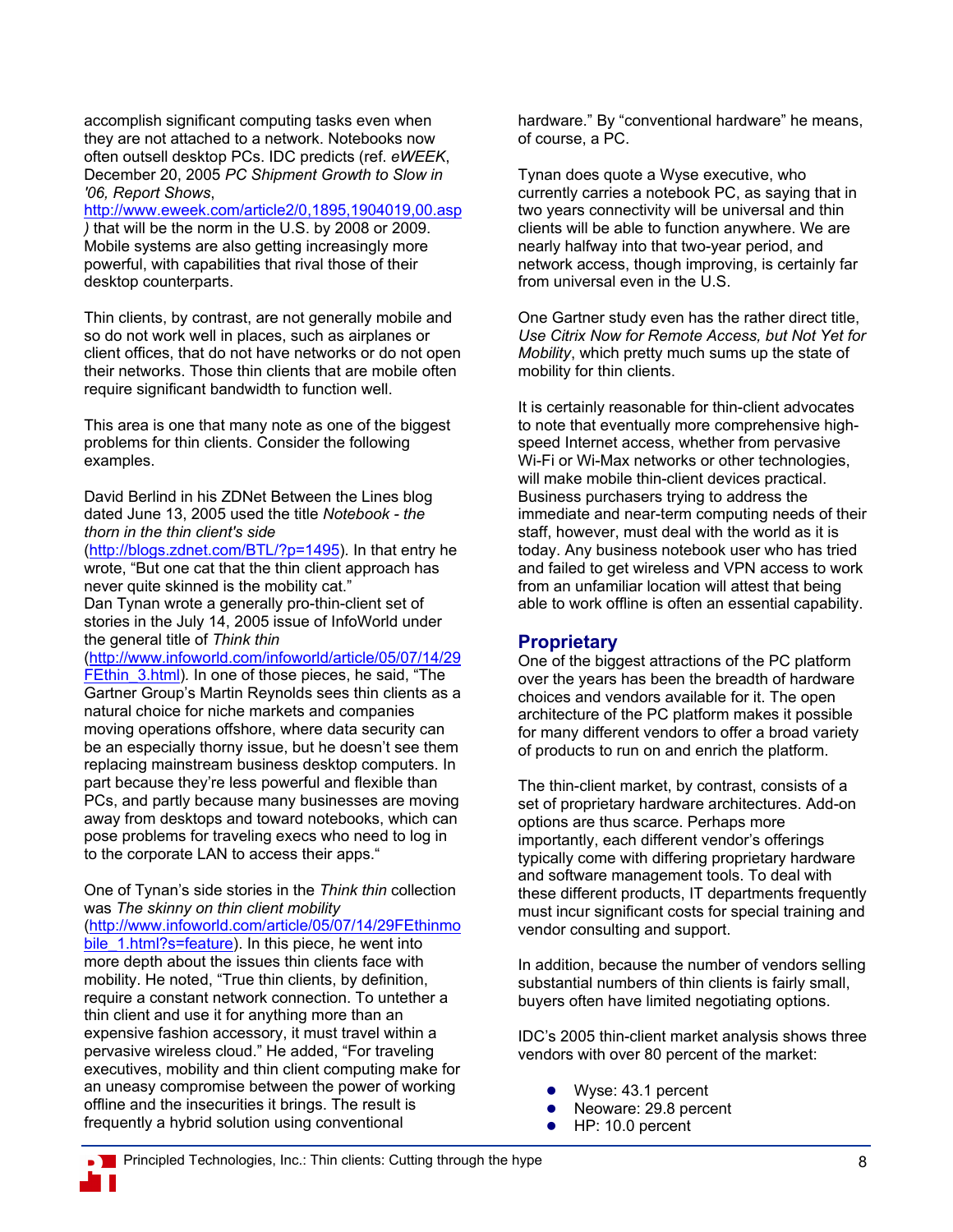The next largest vendor has only 3.3 percent of the market.

The small number of vendors might not be an issue if all were selling products that shared a common basic architecture and could work together easily, but that is not the case.

For one thing, the thin clients from these vendors operate using a wide variety of operating systems, including Windows CE, Windows XP embedded, various flavors of Linux (including proprietary ones), and proprietary ones.

Those vendors also each have their own management software and solutions. Wyse, for example, offers the Wyse Infrastructure Management Software, while HP sells its own Rapport Administrative Software.

Of course, PC management software can also be proprietary, but many general-purpose management products will work with many brands of PCs.

Finally, IT departments that are contemplating supporting a blend of PCs and thin clients face the prospect—and the costs—of having to deal with the multiple management programs necessary to deal with this sort of mixed environment.

## **Thin-client territory**

As we discussed in the Executive summary, while PCs remain the platform most users prefer, thin clients also possess some inherent advantages over PCs in certain environments. We review the two key such environments in more depth in the next two subsections

## **Static and undemanding applications**

Some work environments involve only well-known applications that do not place significant processing demands on the support server and that seldom change. When desktop users run only a limited set of such programs, thin clients offer an advantage over PCs, because users do not have to pay for the added performance and hardware necessary for a more generalized operating environment. Support costs may also be lower for thin clients in such settings, because user work environments will change rarely.

A May 31, 2005 *InfoWorld* article (*HP pushes old thinclient strategy with new devices:* 

weblog.infoworld.com/article/05/05/31/HNhpthinclient\_ 1.html) makes this point while extolling the virtues of thin clients. It quotes Greg Schmidt, a product marketing manager for HP as saying, "[A thin-client

architecture] is recommended for groups of workers who use a limited and predefined set of applications." The article notes that such groups as call-center staffers, financial analysts, and bank tellers may be good candidates for thin clients.

Similarly, thin clients may be appropriate for certain applications, such as data entry, that have minimal processing requirements. When the full power of a standalone PC is not necessary and the demands on the support servers are modest, thin clients may provide acceptable performance. Many of the thin client case studies in media reports involve applications of this sort. Such pieces often discuss large departments of similar works converting to thin clients. (Few talk about knowledge workers, engineers, or executives switching to thin clients. When those types of users need to run the same server-based applications, they typically access those applications from their PCs.)

An opinion piece by Douglas Schweitzer in the January 9, 2006 issue of *ComputerWorld* (*Thin Is in Again for the New Year:* 

www.computerworld.com/hardwaretopics/hardwar e/story/0,10801,107508,00.html*)* looks in part at using thin clients for simple applications. The article states, "In this scenario, employees using thin-client-connected displays are not truly using "computational" applications—they're primarily using just a word processing program, although the keyboard and mouse make the experience feel no different than the experience of using a PC." For such applications, the lower performance and other limitations of thin clients pose no problems.

## **Ultra-high-security**

Many thin clients offer no way for users to remove data, a limitation that can actually be a significant advantage in ultra-high-security workplaces. Such thin clients typically offer no USB support and no removable media of any kind. With such clients, no data ever resides on the client, so even if someone steals the entire client, the organization loses no information.

While it's certainly possible to configure PCs in the same way, doing so removes some of the inherent flexibility advantages of PCs. It's also typically easier to obtain thin clients configured this way than PCs.

A different way to address the problem on PCs is via strong security policies: require users to store all data on the server, forbid the removal of data via USB drives, and so on. Enforcing such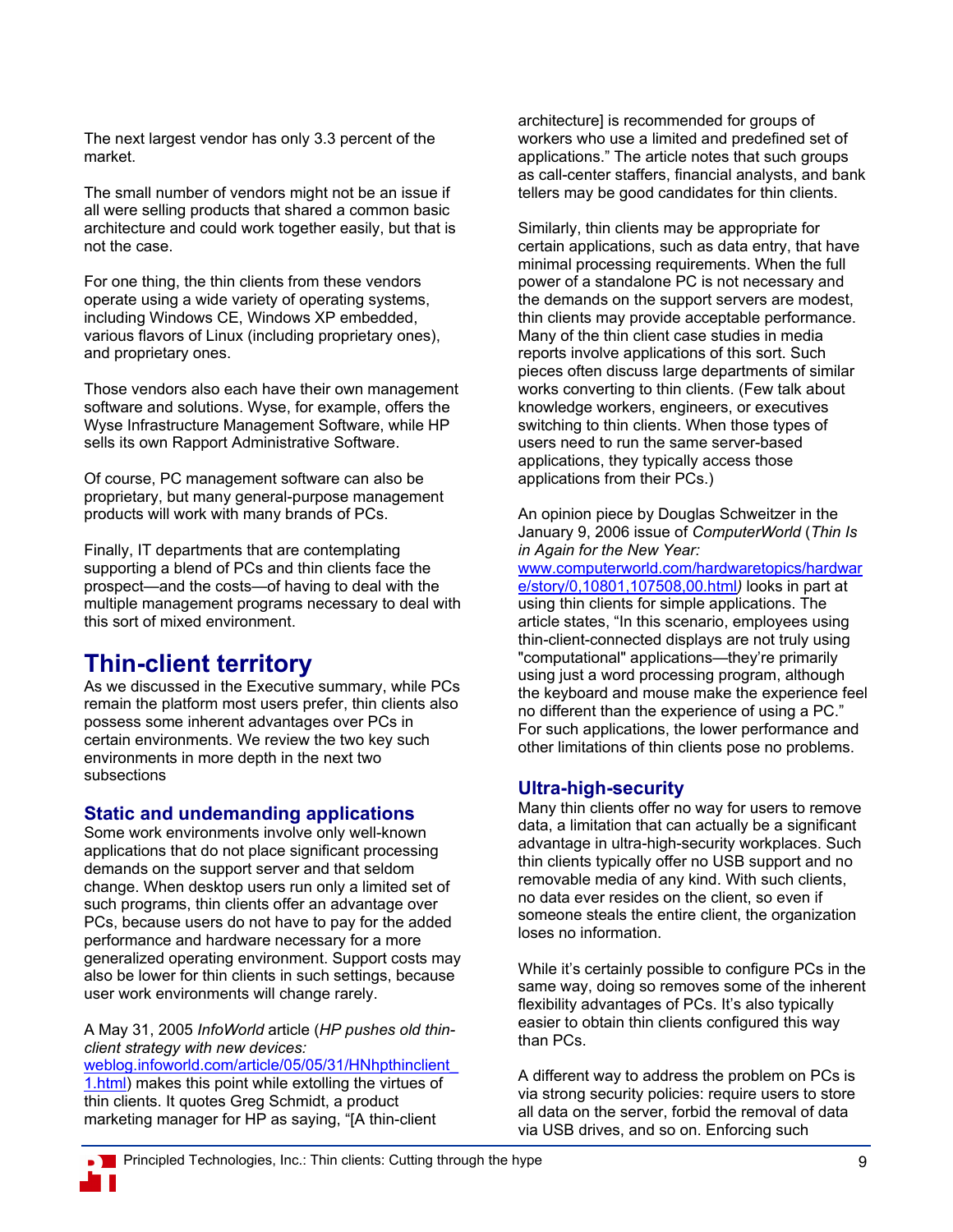policies, however, is obviously much more difficult than with thin clients, where there are no physical options for removing the data. Encryption can also help PCs, and it's essential on laptops and other mobile devices, but thin clients still have a definite advantage for such work environments.

## **The many complex other issues**

Many aspects of the thin client vs. PC debate involve issues on which one side claims a clear superiority but that are actually much more complex. Vendor portrayals and even press coverage of these issues have tended to over-simplify them, because touting large (and frequently largely unsubstantiated) advantages is much easier than exploring issues with multiple complex nuances.

A key reason that many of the apparently simple issues prove to be much more complicated is that technology, both PC and thin-client, does not stand still. In particular, recent and near-term future developments on the PC platform are changing the way buyers need to compare the two approaches.

## **Total cost of ownership**

Total cost of ownership (TCO) is an area that thinclient advocates frequently tout as a key advantage of their platform. The real picture, however, is much more complex.

On the surface, thin clients appear to have a strong advantage over PCs simply by virtue of being simpler devices: simpler means cheaper to buy, fewer parts to break, easier to support, and so on. By centralizing processing on servers, the story goes, thin clients reduce their support costs even further, because IT departments have fewer complex boxes to manage and support.

Dig into this issue at all, however, and many of the claimed TCO advantages of thin clients vanish.

Many thin clients, for example, have a higher initial capital cost than many PCs. This fact is due in part to the decreasing cost of PCs. Bob O'Donnell's guidance from the 2005 IDC thin-client market analysis included this observation, "One critical point that thin client vendors need to plan for is the rapidly approaching price points of low-cost PCs….the purchase price-only benefits of thin clients will eventually go away or get so small as to be inconsequential."

When you consider both the cost of the thin clients themselves and the cost of the necessary supporting server and network infrastructure, thin clients may actually cost a great deal more than PCs, especially

the new low-priced PCs. Servers that were adequate to store data that PCs processed often prove inadequate to support the processing needs of thin clients. Similarly, bandwidth that easily handled the file transfers of PC users may not be enough for the constant demands of screen images flowing to thin clients.

The answer to these problems is to boost the server power and bandwidth as necessary to support the thin clients. The cost of doing that, however, is a potentially quite large hidden cost of adopting thin clients.

Necessary improvements often include several obvious requirements: more servers (to handle the processing load), more back-end disk storage (to replace the local storage missing from thin clients), and more bandwidth (to handle the network load). The hidden costs don't stop there, however.

A key less obvious cost is often the price of setting up the necessary server equipment storage areas, which we'll refer to as "equipment closets." Many departments and work groups use networking gear and even a file server that reside in an equipment closet (or other small room) near them. These areas are rarely designed to be miniature data centers. Instead, they're typically just converted small offices or closets (hence the term). The extra servers (or blade PCs and their racks) necessary to support thin clients may often force IT staff to augment the power available in the equipment closet, to improve or replace its HVAC, and to add monitoring for both unauthorized access and potential environmental issues. In many cases, the IT department will find they need to expand the room or relocate the equipment entirely, both of which are expensive options.

For those user groups near an organization's data center, a reasonable option is to move the thinclient support servers and network gear to that data center, but in today's increasingly distributed large organizations, as well as in smaller organizations that lack data centers, many users are simply nowhere near a major data center.

Yet another hidden cost of thin clients stems from their inability to work without the underlying network. If users are working on PCs, they can probably tolerate occasional network issues; thin client users, by contrast, lose the ability to work when the network is not available. The network thus constitutes a single point of failure for all the thin client users on it. Even if the network does not stop entirely and instead simply starts delivering

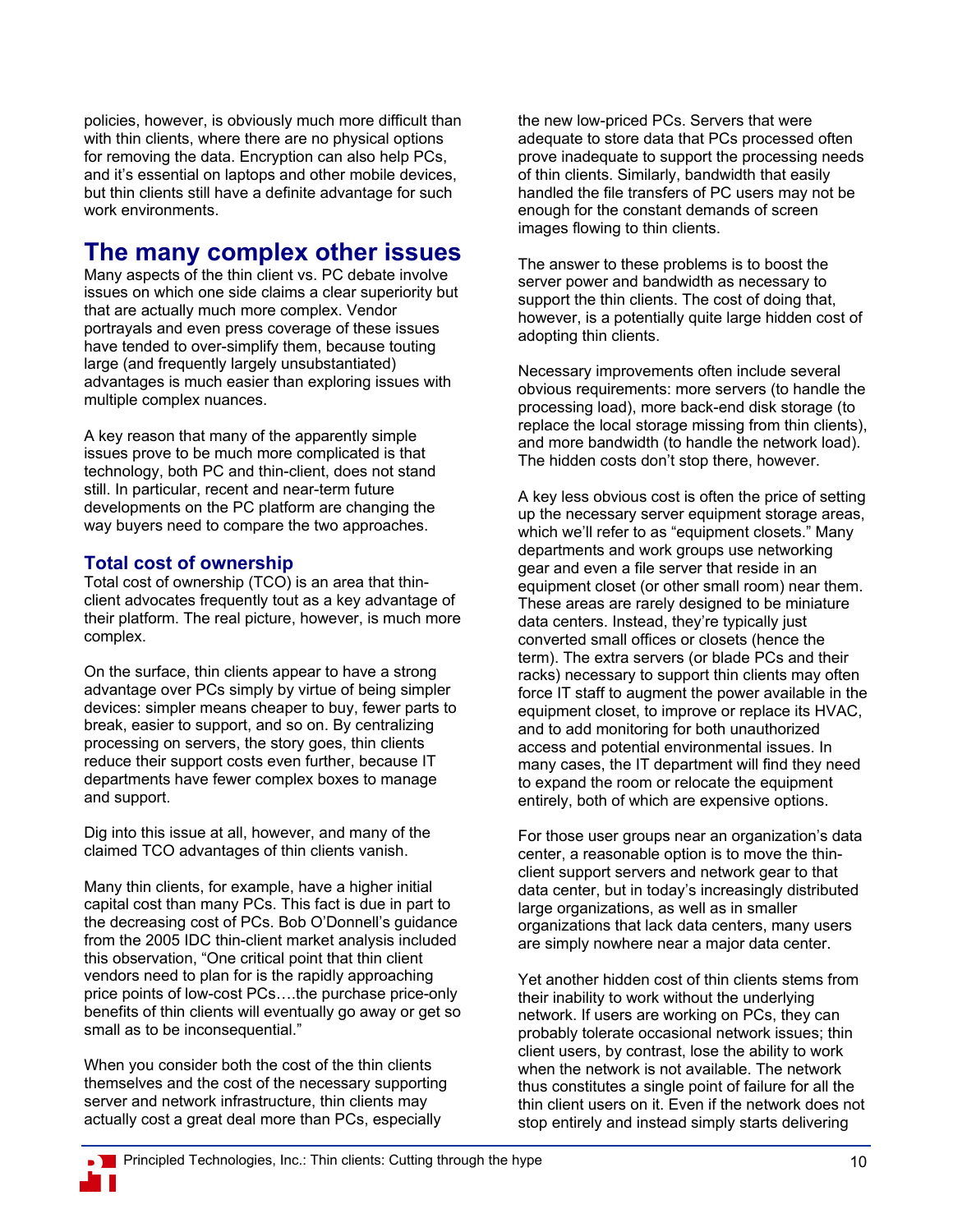degraded performance, thin client users may experience poor response times.

Combine all these factors, and it's often the case that the true and total initial cost of deploying thin clients can be significantly higher than that of deploying PCs.

TCO does not, of course, stop with the initial purchase and setup. The cost of supporting and maintaining computing devices over time is often substantially more than the cost of their initial installation. Thin client advocates have traditionally pointed to these costs as being areas in which thin clients have the edge over PCs.

The truth is again more complex. PCs typically have higher costs for user administration, software deployment, and security and virus protection, but good use of techniques such as disk imaging can minimize the repair and user-downtime advantages of thin clients. Thin clients may also have higher server administration and management costs, particularly because operations staff often incur training costs to enable them to support the new platform.

Finally, recent and upcoming changes in the PC platform are eroding the manageability advantages of thin clients, as we'll discuss in the next section.

## **Manageability**

PCs (and PC operating systems) from five or ten years ago were much more difficult to manage than thin clients. Hardware and software improvements, especially those in current and soon-to-be-released PCs, have changed this picture dramatically. Manageability initiatives from companies such as Intel, AMD, and Microsoft have put PCs and thin clients on much more of an equal footing in this area.

Thin clients traditionally have possessed a management edge in three areas:

- deployment
- moving
- repair

All of these advantages are basically aspects of a single feature: the ability to set up a thin client anywhere there's a network connection and access the supporting server or blade PC. Whether the problem is to set up a new user (deployment), transfer a user to a new location (moving), or deal with a broken system (repair), the solution is the same: drop in a new thin client. The thin clients are largely interchangeable, because most, if not all, of each user's online state resides on the supporting server or blade PC.

PCs, however, are greatly reducing these advantages by moving toward similar ways of management, but without the need for so much work on the server side.

One key change is to keep at least copies of most, if not all, key data on the server. This has long been possible but has often required appropriate policies and user compliance. Remote PC management and automated data backups are helping in this area.

Another key change is to maintain a minimal number of consistent PC disk images, so setting up users on different PCs becomes a much simpler endeavor. Initiatives such as Intel's Stable Image Platform Program (SIPP) and AMD's Commercial Stable Image Platform (CSIP) will help address this issue. These initiatives enable systems to share images and thus be much easier for IT departments to maintain.

In addition, such other emerging management solutions as Intel's Active Management Technology (AMT) and Microsoft's Systems Management Server (SMS) can help simplify the IT management challenge by supporting remote, (and optionally after-hours) maintenance by IT staff nowhere physically near the PCs.

Finally, reducing manageability costs is clearly a major imperative for the PC industry as a whole, so we can reasonably expect significant improvements in this area.

## **Security**

Thin clients, by virtue of their closed and limited nature, appear to possess large, inherent security advantages over PCs.

Closer analysis, however, reveals that most security problems that companies face are ones in which thin clients have little or no advantage.

Any such analysis must begin by noting that there is no one security problem. Instead, there are many types of security threats, including:

- physical theft
- software "invaders," from viruses, worms, and Trojan horses to other types of malware and even spam
- unauthorized access
- "phishing" (gaining access via "social engineering" or tricking people)
- $\bullet$  theft of services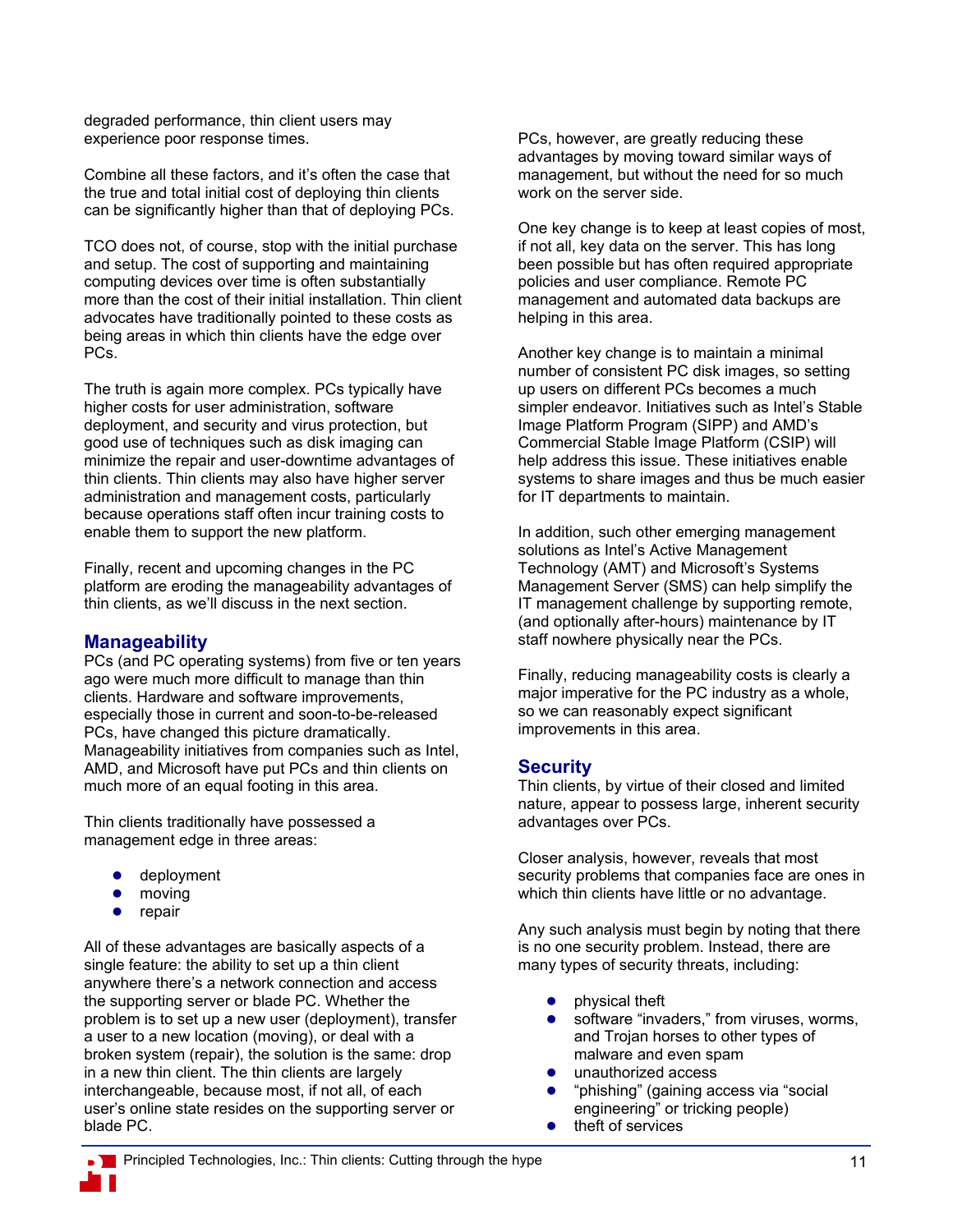The CSI/FBI 2005 Computer Crime and Security Survey discusses the leading types of computer security losses. This survey includes the estimated dollar amounts of loss by 639 responding companies. It shows the leading causes of loss to be the following:

- $\bullet$  viruses (33 percent)
- $\bullet$  unauthorized access (24 percent)
- $\bullet$  theft of proprietary information (24 percent)
- $\bullet$  denial of service (6 percent)
- $\bullet$  insider net abuse (5 percent)
- $\bullet$  laptop theft (3 percent)
- $\bullet$  financial fraud (2 percent)
- misuse of public Web applications (2 percent)

Thin clients do little to address any of these types of losses. For example, though it's certainly the case that thin clients themselves are not commonly subject to viruses, the computers (servers and/or blade PCs) that support them are. Several of the remaining items on the above list are ones that can affect users regardless of the types of computing systems they use.

The most useful aspect of thin clients in these areas is the ability of IT departments to control them centrally, but such controls are increasingly possible with PCs as well.

In addition, some of biggest developments in PCs in the last couple of years have related to security, and more important developments are on the way. Both AMD and Intel offer technologies, which Windows XP supports, to prevent a common exploit in which malicious code overruns a buffer and executes the resulting code. AMD's Enhanced Virus Protection and Intel's Execute Disable Bit are included in their latest processors and may significantly help in the battle against viruses. These improvements will also, of course, help servers and blade PCs (and thus aid thin clients indirectly).

Emerging virtualization technologies such as Intel's Virtualization Technology (VT) and AMD's Pacifica offer even more protection. These technologies let systems virtualize hardware, which in turn allows them to contain attacks from viruses and other malware to a single virtual machine on a PC while the others on the PC keep working.

Thin clients appear to have an obvious advantage over PCs in theft of proprietary information and laptop theft, but, again, a closer look reveals a different picture. The theft of information tends not to be from the physical theft of a hard drive. Instead, it is more likely to come via devices such as USB memory sticks or CDs. Both these types of devices are possible with

thin clients, and it's also possible to disable either of them on PCs.

Laptop theft really is unrelated to thin clients; if a company wants to avoid this problem, it has only to refuse to allow users to have laptops. In today's world, however, such a prohibition is almost unthinkable for many users—which, of course, means those users value the portability and disconnected work abilities of laptops and so could not be working on thin clients.

## **Complexity**

Managing PCs certainly involves complexity, as thin-client advocates are quick to point out. Thin clients also open their own sets of complex issues, such as dealing with back-end server processing and managing to provide sufficient bandwidth, that require significant IT resources and expertise.

It's easy to portray thin clients as simple. After all, what are they but simple devices communicating over a network to a supporting server or blade PC? That portrayal, however, masks several types of complexity.

The first lies in the *communication over a network.* The network is everything to thin clients, so it must be completely reliable and adequately fast or thin client users will not be able to do their work. (We looked at the hidden infrastructure costs of the supporting network in the section on TCO.) Network management, like PC management, is always improving, but it's still the case that maintaining network quality is often a costly job that requires significant expertise.

An even bigger area of hidden complexity is in the software arena. Most applications today target the PC platform. Running those applications on thin clients often means running many instances of them on shared servers. Even though both the PC and the server may be running similar versions of Windows XP, applications are often not designed for multi-user environments.

In particular, legacy custom line-of-business applications written for PCs frequently assume that the application has the ability to commandeer the full resources of the PC. This assumption will not be accurate in a multi-user environment.

Consequently, company will often need to at least port some applications to server-based computing. Other applications may not work at all and may require architectural and programming changes to

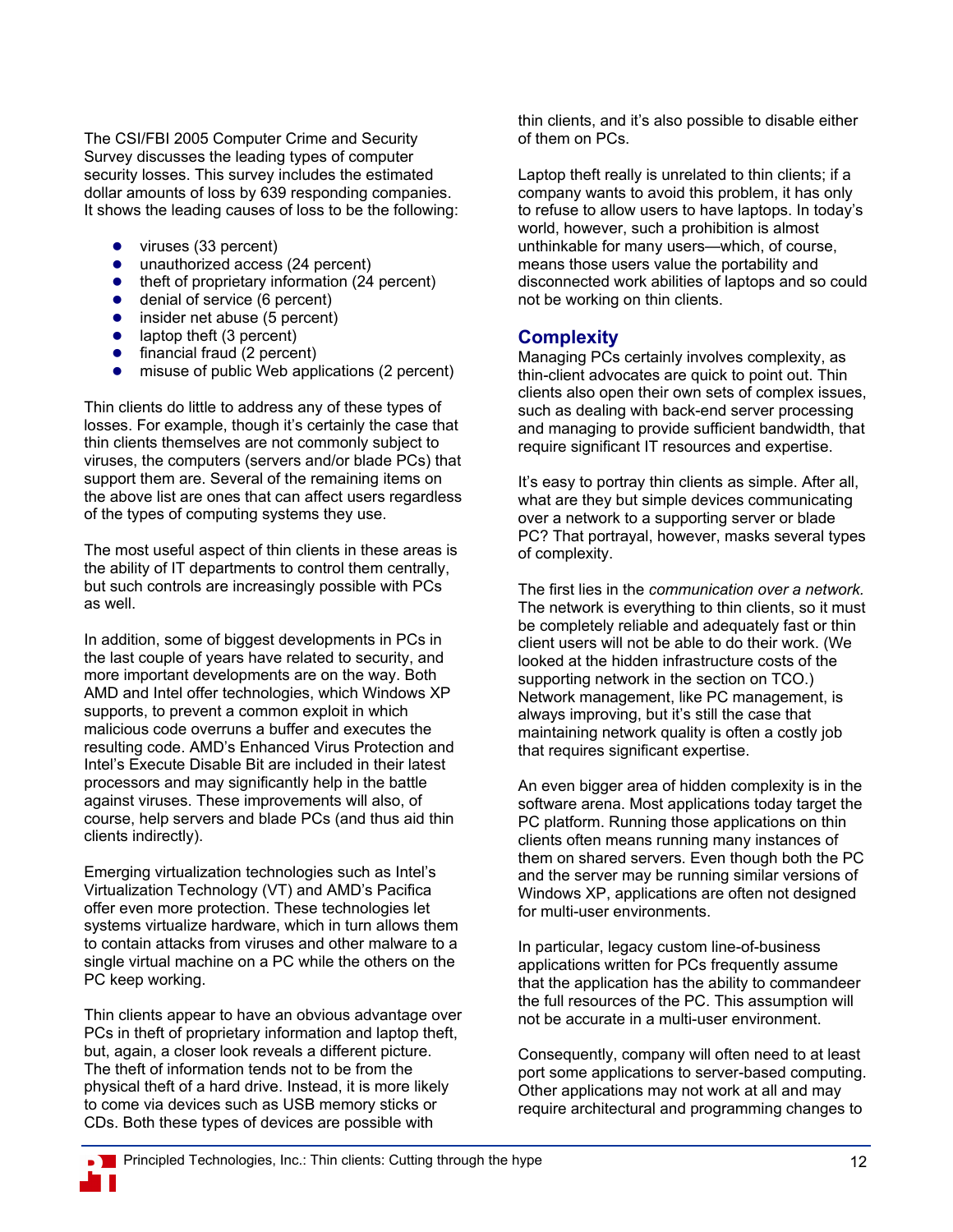enable them to work correctly on shared servers supporting thin clients.

The final type of complexity lies in the thin clients themselves. Despite their apparent simplicity, they are not all the same. Instead, buyers considering thin clients face a wide variety of decisions, many of which will have significant ramifications down the line. Buyers must decide, for example, which protocols they need to support, whether to have a browser on the thin client, whether to include USB ports, and so on.

Even the operating system on the thin client is far from a given. Various current thin clients run Windows CE, Windows XP embedded, Linux, or a proprietary operating system. Choosing the right operating system is not an easy matter and will require additional analysis. The 2005 IDC thin client market analysis predicts in 2009 the market will be split fairly evenly with 25 to 30 percent using each of Windows CE, Windows XP embedded, and Linux, with 12 to 15 percent employing other operating systems, including proprietary ones.

## **User perception**

PC advocates sometimes point to this area as a key advantage for PCs, but the truth is, as with the other topics in this section, more complex. The correct answer often depends on whom you ask.

IT organizations understandably want to minimize their costs and in some cases view maximizing their control as a way of doing so. Users equally understandably want to maximize their productivity. These desires can come into conflict and leave different groups with different perceptions of thin clients, with thin clients often far more attractive to IT organizations than to the users who would have to work on them.

In many, if not most, organizations, it was the users, not the IT departments, who brought in PCs. Many users initially did so in part as a reaction against terminals and central control, though ultimately the productivity of the PC platform carried the day. Users like the flexibility, power, and independence of their desktop and notebook PCs. Users will also not react well to network outages that leave their thin clients (and, consequently, them) dead in the water.

*ComputerWorld's* Frank Hayes sums up this area well in his January 2, 2006 counterpoint (*Sound-off on Thin Clients: Dead in the Water*:

www.computerworld.com/hardwaretopics/hardware/sto ry/0,10801,107292,00.html*)* to Mark Hall's pro-thinclient opinion piece. Hayes says, "Remember, bringing in PCs to replace terminals was never IT's idea. Users forced desktop computers on us, starting more than 25

years ago when they smuggled in Apple IIs running something called a spreadsheet. Users have been forcing innovation on us ever since. IT has been fighting it all the way. For users, thin clients are the ultimate IT 'no.' And if we try to force thin clients on users -- sneaking in at midnight to steal their flexible, innovation-oriented PCs and replace them with glorified terminals - we'll have an all-out war on our hands. That's a war we'll lose. Users make money for the company. We don't. So we have a choice. We can try to sell users on the idea of voluntarily swapping their PCs for thin clients, and good luck to anyone who wants to try. Or we can forget about thin clients, recognize that, after a quarter of a century, we've lost the fight against desktop computers, and focus on a battle we can win: the battle against 'no.'"

## **Hybrid solutions**

Some users are turning to a hybrid answer that involves thin-client support software running on PC hardware.

Consider, for example, a company that has a legacy, high-security application designed to run on a central system. The company needs its users to run that application, and they need the application data to stay secure, so they do not want the program or the data to touch a user's local computing device. (Healthcare organizations, for example, may have such applications.) Those requirements argue for thin clients.

Those users, however, need to be able to do other work, some of which involves applications such as Internet Explorer and Microsoft Office. The users also want to be able to work remotely and offline, often on laptops. Those requirements argue for PCs.

Choosing thin clients would satisfy the company's requirements, but it would cause performance issues for users running office applications on shared servers as both processing load on the servers and data load on the network will degrade performance.

Going with PCs would cause the company problems, in large part because a key security requirement is that no application data reside on a user's system. Even if they allowed the legacy application to run locally, it might well not work well on branch-office systems due to network latency issues; it was designed to run on a central server.

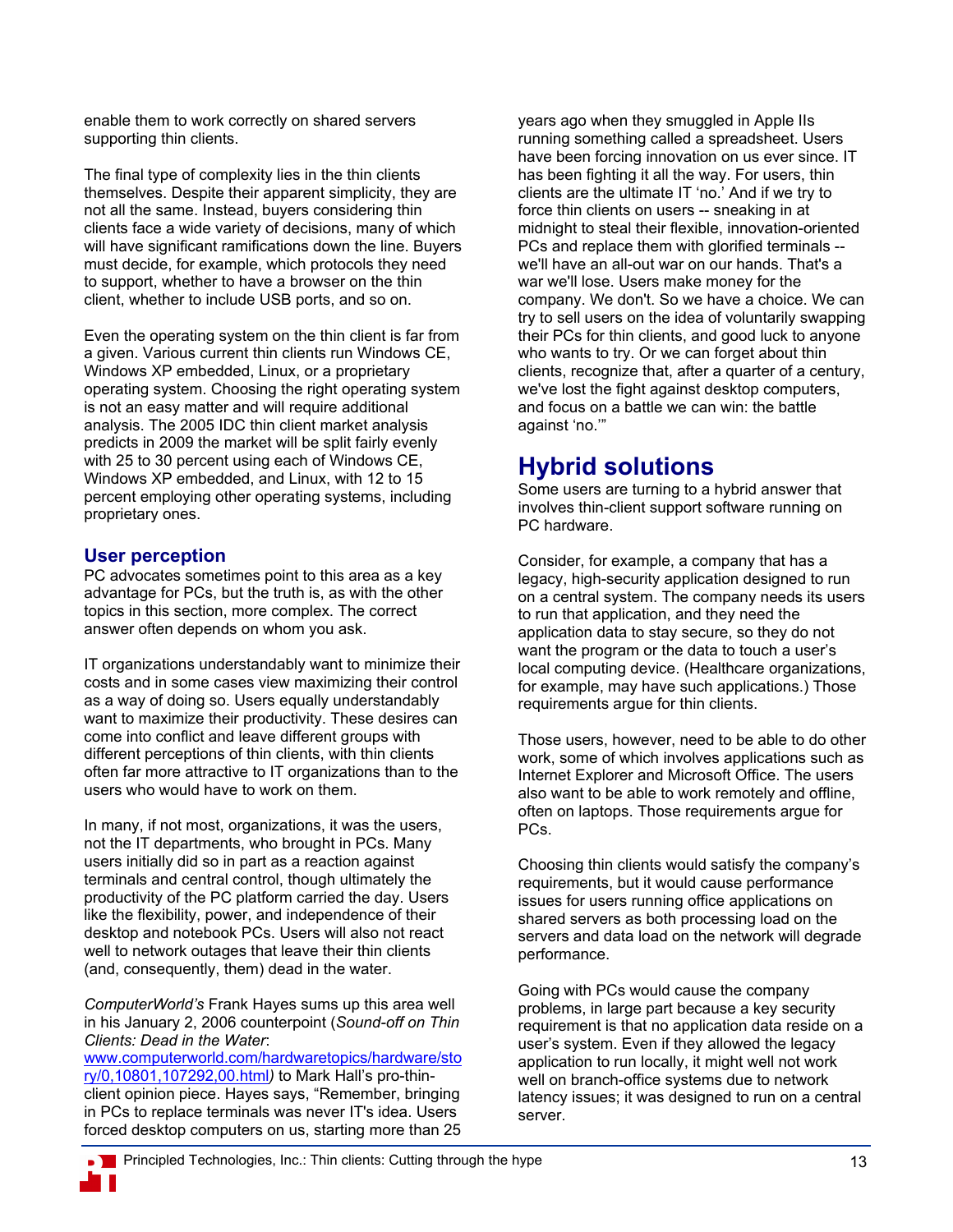In such cases, a good compromise may be to let the users have their PCs but run thin-client software, such as the Citrix client software, on those PCs when they need to access the legacy application.

The users then get the full power of PCs for their typical office functions. The company gets the security of the legacy application running only on the server. No one pays for the latency issues with the distributed version of the legacy application, because the application runs on the server.

Recognizing the complexity of these many issues and cutting through the hype are key steps in making an informed choice between PCs and thin clients. Though thin clients are certainly appropriate for some niches, PCs will continue to be the dominant computing platform and the right choice for a far broader range of users.



.